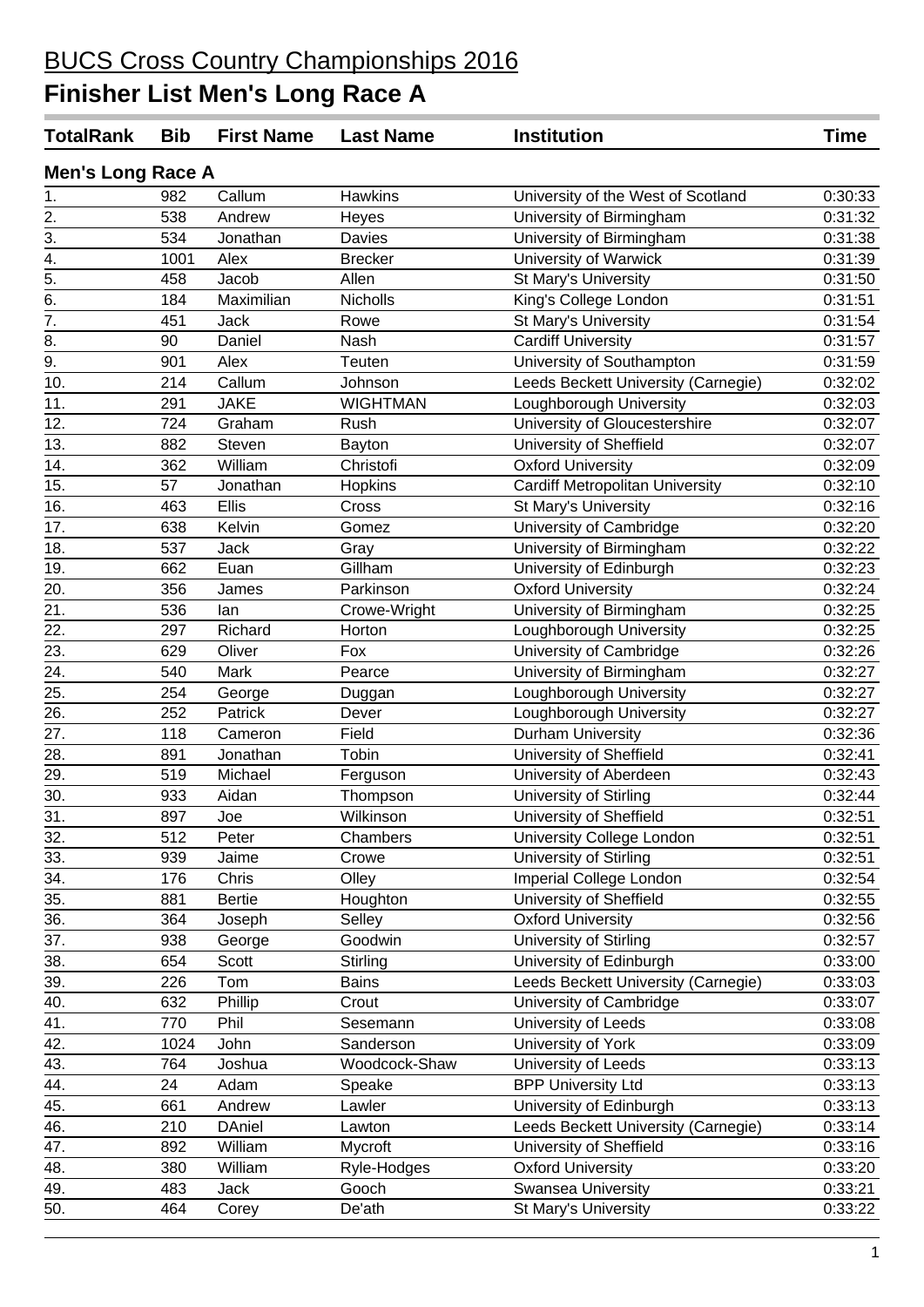| <b>TotalRank</b>  | <b>Bib</b> | <b>First Name</b> | <b>Last Name</b> | <b>Institution</b>                     | Time    |
|-------------------|------------|-------------------|------------------|----------------------------------------|---------|
| 51.               | 73         | Andrew            | Wright           | <b>Cardiff University</b>              | 0:33:24 |
| $\overline{52}$ . | 108        | Jack              | Douglas          | <b>Coventry University</b>             | 0:33:25 |
| 53.               | 55         | Joshua            | Griffiths        | <b>Cardiff Metropolitan University</b> | 0:33:25 |
| 54.               | 619        | Patrick           | Roddy            | University of Cambridge                | 0:33:26 |
| 55.               | 535        | Ben               | Alcock           | University of Birmingham               | 0:33:26 |
| $\overline{56}$ . | 120        | Ross              | Tennant          | Durham University                      | 0:33:27 |
| 57.               | 936        | Douglas           | Roberts          | University of Stirling                 | 0:33:28 |
| $\overline{58}$   | 595        | Callum            | Jones            | University of Bristol                  | 0:33:29 |
| 59.               | 353        | Alex              | Howard           | <b>Oxford University</b>               | 0:33:30 |
| 60.               | 436        | Rowan             | Preece           | St Mary's University                   | 0:33:31 |
| 61.               | 725        | Adam              | <b>Stevens</b>   | University of Gloucestershire          | 0:33:35 |
| 62.               | 826        | Josh              | <b>Bull</b>      | University of Nottingham               | 0:33:37 |
| 63.               | 290        | <b>JAMES</b>      | <b>WEST</b>      | Loughborough University                | 0:33:38 |
| 64.               | 909        | Alex              | Milne            | University of Southampton              | 0:33:45 |
| 65.               | 89         | Thomas            | Macswayne        | <b>Cardiff University</b>              | 0:33:53 |
| 66.               | 688        | Philip            | <b>Bridge</b>    | University of Exeter                   | 0:33:55 |
| 67.               | 659        | Callum            | Symmons          | University of Edinburgh                | 0:33:56 |
| 68.               | 149        | Gil               | Machado          | Imperial College London                | 0:34:01 |
| 69.               | 937        | Fergus            | Roberts          | University of Stirling                 | 0:34:02 |
| $\overline{70}$ . | 119        | Luke              | Grenfell-Shaw    | Durham University                      | 0:34:02 |
| 71.               | 224        | <b>MAtthew</b>    | Sheen            | Leeds Beckett University (Carnegie)    | 0:34:05 |
| 72.               | 374        | Daniel            | Salas            | <b>Oxford University</b>               | 0:34:06 |
| 73.               | 887        | Tom               | Horton           | University of Sheffield                | 0:34:09 |
| $\overline{74.}$  | 326        | Douglas           | Musson           | Nottingham Trent University            | 0:34:11 |
| 75.               | 762        | Nathan            | Marsh            | University of Leeds                    | 0:34:13 |
| 76.               | 310        | Will              | Beauchamp        | Manchester Metropolitan University     | 0:34:15 |
| 77.               | 271        | James             | McMurray         | Loughborough University                | 0:34:16 |
| $\overline{78}$ . | 432        | Jordan            | Bell             | <b>Sheffield Hallam University</b>     | 0:34:17 |
| 79.               | 115        | Adrian            | <b>Bailes</b>    | Durham University                      | 0:34:20 |
| 80.               | 513        | Victor            | Mound            | University College London              | 0:34:21 |
| 81.               | 181        | Felix             | McGrath          | <b>Keele University</b>                | 0:34:26 |
| $\overline{82}$ . | 903        | Jonathon          | Roberts          | University of Southampton              | 0:34:27 |
| 83.               | 691        | Zach              | Nolan            | University of Exeter                   | 0:34:28 |
| 84.               | 58         | Niall             | Holt             | <b>Cardiff Metropolitan University</b> | 0:34:29 |
| 85.               | 213        | Elliot            | <b>Smales</b>    | Leeds Beckett University (Carnegie)    | 0:34:30 |
| 86.               | 637        | George            | Gathercole       | University of Cambridge                | 0:34:35 |
| 87.               | 66         | Gareth            | Griffiths        | <b>Cardiff Metropolitan University</b> | 0:34:36 |
| 88.               | 647        | Josh              | Entwistle        | University of East Anglia              | 0:34:37 |
| 89.               | 718        | Alastair          | Thurlbeck        | University of Glasgow                  | 0:34:38 |
| 90.               | 983        | Tom               | <b>Stock</b>     | University of Warwick                  | 0:34:38 |
| 91.               | 805        | Joe               | Vis              | University of Manchester               | 0:34:38 |
| 92.               | 221        | <b>JAmes</b>      | Habergham        | Leeds Beckett University (Carnegie)    | 0:34:39 |
| 93.               | 116        | Tim               | Faes             | Durham University                      | 0:34:40 |
| 94.               | 934        | Ruaridh           | Miller           | University of Stirling                 | 0:34:40 |
| 95.               | 179        | Liam              | Smith            | Imperial College London                | 0:34:44 |
| 96.               | 318        | James             | Dunce            | <b>Newcastle University</b>            | 0:34:46 |
| 97.               | 789        | Daniel            | Harvey           | University of Lincoln                  | 0:34:50 |
| 98.               | 21         | Daniel            | Kashi            | <b>Bangor University</b>               | 0:35:02 |
| 99.               | 801        | Simon             | O'Meara          | University of Manchester               | 0:35:04 |
| 100.              | 760        | Ben               | Marriott         | University of Leeds                    | 0:35:04 |
| 101.              | 670        | James             | Dunn             | University of Edinburgh                | 0:35:06 |
| 102.              | 162        | Chris             | Thomas           | Imperial College London                | 0:35:07 |
|                   |            |                   |                  |                                        |         |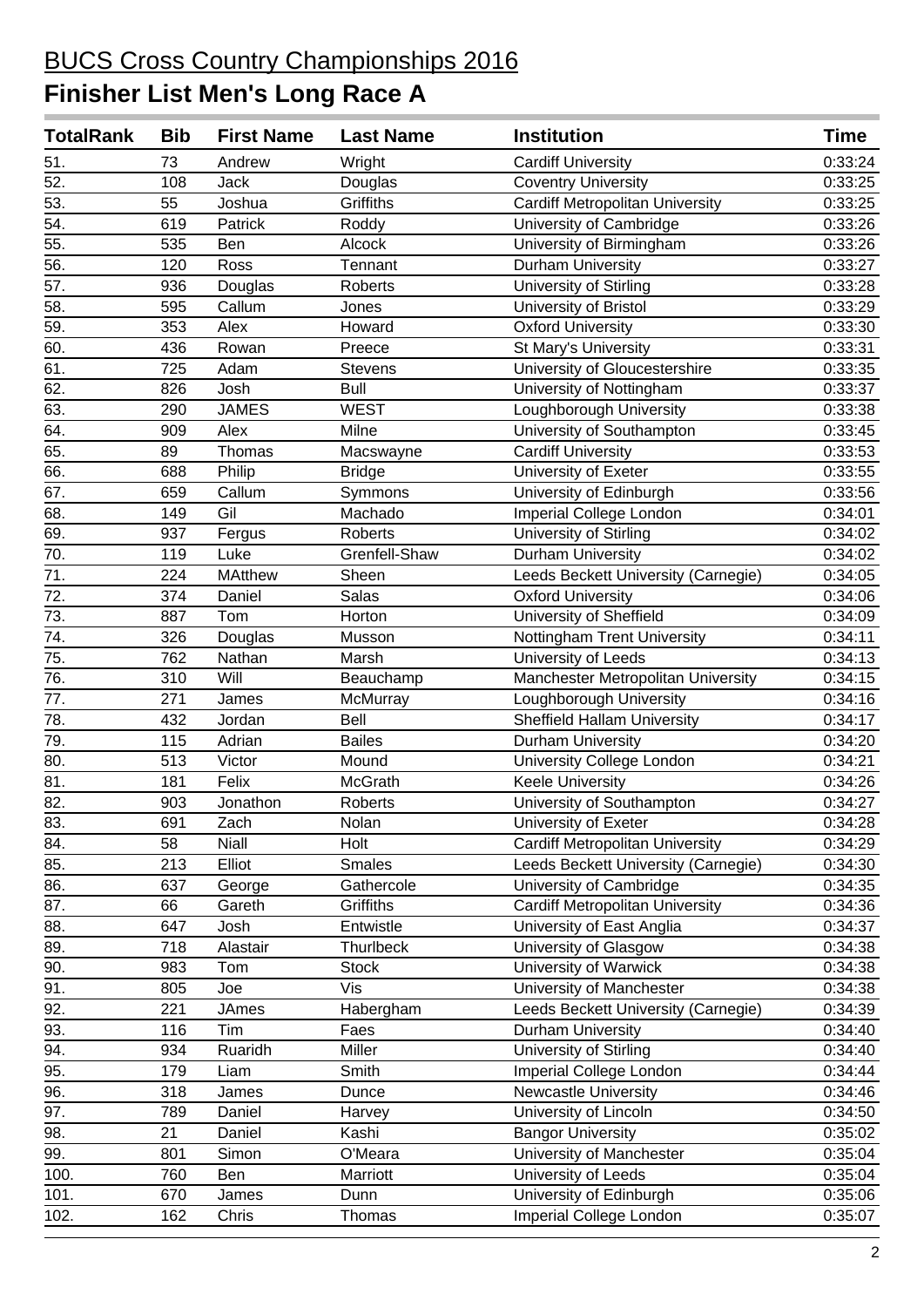| <b>TotalRank</b>   | <b>Bib</b> | <b>First Name</b> | <b>Last Name</b> | <b>Institution</b>                      | Time    |
|--------------------|------------|-------------------|------------------|-----------------------------------------|---------|
| 103.               | 968        | Calum             | Upton            | University of Sussex                    | 0:35:07 |
| 104.               | 607        | Ben               | Westhenry        | University of Bristol                   | 0:35:14 |
| 105.               | 802        | Adam              | Sciacca          | University of Manchester                | 0:35:14 |
| 106.               | 840        | Jack              | Millar           | University of Nottingham                | 0:35:20 |
| 107.               | 63         | Samuel            | Wade             | <b>Cardiff Metropolitan University</b>  | 0:35:22 |
| 108.               | 710        | Gavyn             | Chalmers         | University of Glasgow                   | 0:35:25 |
| 109.               | 746        | James             | McKenzie         | University of Kent                      | 0:35:25 |
| 110.               | 717        | Grant             | Boyne            | University of Glasgow                   | 0:35:26 |
| 111.               | 517        | <b>Broc</b>       | Drury            | University of Aberdeen                  | 0:35:26 |
| $\overline{112}$ . | 844        | Alastair          | Nelson           | University of Nottingham                | 0:35:29 |
| 113.               | 533        | Michael           | Harrison         | University of Bedfordshire              | 0:35:30 |
| 114.               | 803        | Harry             | Poole            | University of Manchester                | 0:35:34 |
| 115.               | 716        | Ross              | Gollan           | University of Glasgow                   | 0:35:40 |
| 116.               | 699        | Charlie           | Critchley        | University of Exeter                    | 0:35:42 |
| 117.               | 137        | Jonny             | Dry              | FXU (Falmouth & Exeter Student's Union) | 0:35:42 |
| 118.               | 143        | Michael           | Crone            | Imperial College London                 | 0:35:42 |
| 119.               | 522        | Rory              | <b>Stead</b>     | University of Aberdeen                  | 0:35:42 |
| 120.               | 739        | Benjamin          | Wilson           | University of Kent                      | 0:35:43 |
| 121.               | 795        | James             | Loftus           | University of Liverpool                 | 0:35:45 |
| 122.               | 428        | Chris             | Darling          | <b>Sheffield Hallam University</b>      | 0:35:46 |
| 123.               | 985        | Oliver            | Poulain          | University of Warwick                   | 0:35:46 |
| 124.               | 71         | Richard           | Webb             | <b>Cardiff University</b>               | 0:35:46 |
| 125.               | 69         | Freek             | Van Arkel        | <b>Cardiff University</b>               | 0:35:47 |
| 126.               | 84         | Owen              | Haswell          | <b>Cardiff University</b>               | 0:35:48 |
| 127.               | 135        | Daniel            | Bebbington       | <b>Edge Hill University</b>             | 0:35:52 |
| 128.               | 673        | Logan             | Rees             | University of Edinburgh                 | 0:35:53 |
| 129.               | 600        | Phil              | Radford          | University of Bristol                   | 0:35:54 |
| 130.               | 980        | Ben               | Mitchell         | University of the West of England (UWE) | 0:35:57 |
| 131.               | 804        | Josh              | Nevin            | University of Manchester                | 0:35:57 |
| 132.               | 33         | John              | Cove             | <b>Brunel University</b>                | 0:35:59 |
| 133.               | 25         | Kieran            | McMorran         | <b>Brunel University</b>                | 0:36:00 |
| 134.               | 775        | Will              | Monaghan         | University of Leeds                     | 0:36:00 |
| 135.               | 1003       | Joe               | Ray              | University of Warwick                   | 0:36:01 |
| 136.               | 494        | Thomas            | Wright           | Universities at Medway                  | 0:36:02 |
| 137.               | 904        | Robert            | Eveson           | University of Southampton               | 0:36:03 |
| 138.               | 62         | Matt              | Seddon           | <b>Cardiff Metropolitan University</b>  | 0:36:03 |
| 139.               | 100        | Jake              | Watson           | <b>Coventry University</b>              | 0:36:04 |
| 140.               | 185        | Cedric            | Hauben           | King's College London                   | 0:36:08 |
| 141.               | 322        | Ashok             | Mathur           | <b>Newcastle University</b>             | 0:36:10 |
| 142.               | 117        | Michael           | Cameron          | Durham University                       | 0:36:11 |
| 143.               | 1033       | Andrew            | Smith            | York St John University                 | 0:36:15 |
| 144.               | 1011       | James             | McCarthy         | University of Warwick                   | 0:36:16 |
| 145.               | 514        | Eoghan            | MacNamara        | University of Aberdeen                  | 0:36:16 |
| 146.               | 206        | Ross              | <b>Butcher</b>   | <b>Lancaster University</b>             | 0:36:17 |
| 147.               | 524        | <b>SAMUEL</b>     | <b>GRIFFITHS</b> | University of Bath                      | 0:36:18 |
| 148.               | 781        | <b>Steve</b>      | Parkes           | University of Leicester                 | 0:36:19 |
| 149.               | 26         | Alex              | Cameron          | <b>Brunel University</b>                | 0:36:19 |
| 150.               | 22         | Liam              | Renton           | <b>Bangor University</b>                | 0:36:20 |
| 151.               | 154        | Matthew           | Douthwaite       | Imperial College London                 | 0:36:20 |
| 152.               | 965        | Ben               | Savill           | <b>University of Sussex</b>             | 0:36:23 |
| 153.               | 392        | Jack              | Leafe            | <b>Reading University</b>               | 0:36:23 |
| 154.               | 431        | Michael           | <b>Ellis</b>     | <b>Sheffield Hallam University</b>      | 0:36:27 |
|                    |            |                   |                  |                                         |         |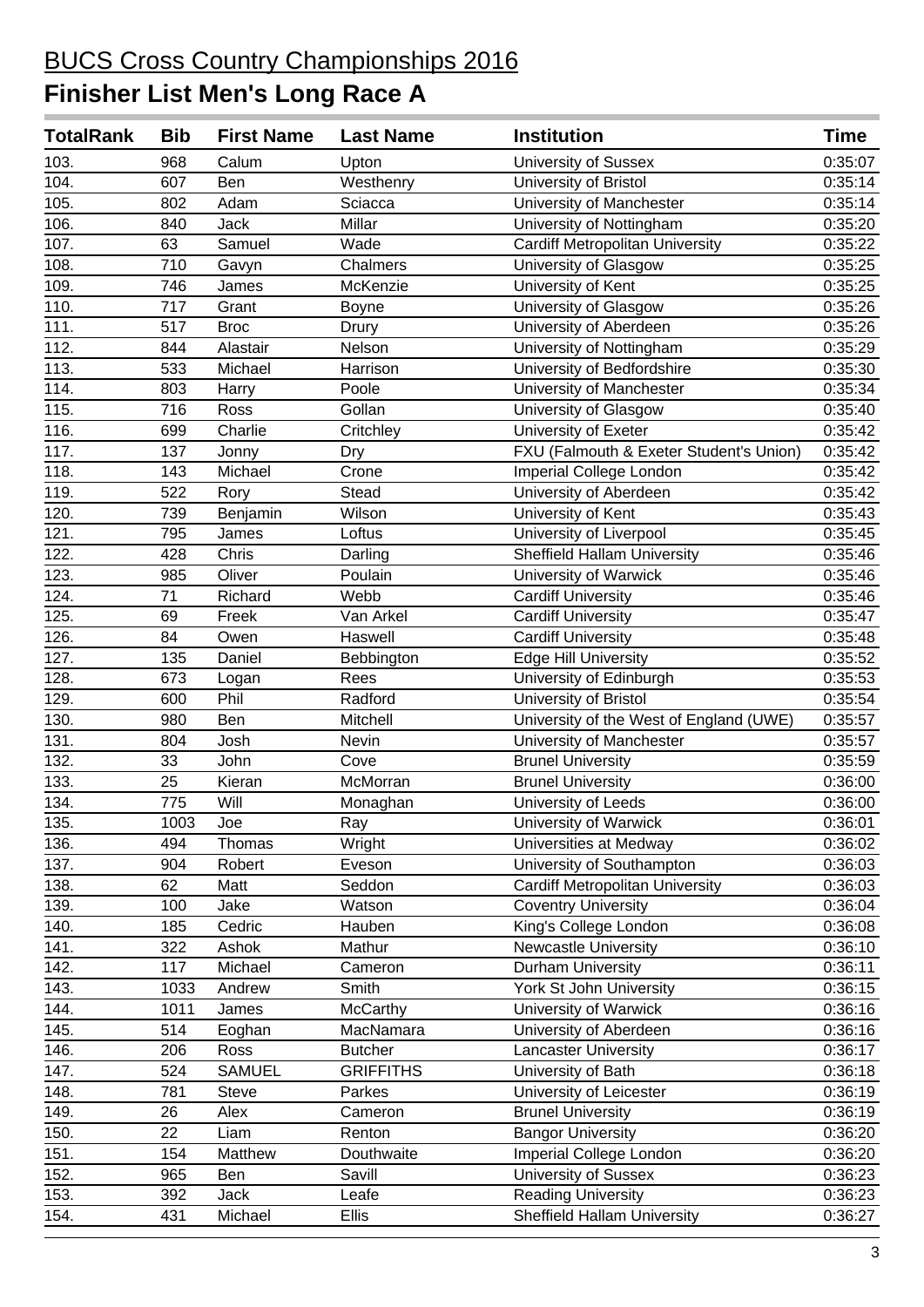| <b>TotalRank</b> | <b>Bib</b>  | <b>First Name</b> | <b>Last Name</b> | <b>Institution</b>                      | <b>Time</b> |
|------------------|-------------|-------------------|------------------|-----------------------------------------|-------------|
| 155.             | 395         | Simon             | Goldsworthy      | <b>Reading University</b>               | 0:36:30     |
| 156.             | 848         | Adam              | Thorpe           | University of Nottingham                | 0:36:31     |
| 157.             | 984         | Nathan            | Tipping          | University of Warwick                   | 0:36:32     |
| 158.             | 523         | <b>RUSSELL</b>    | <b>ADAMS</b>     | University of Bath                      | 0:36:34     |
| 159.             | 323         | Alex              | Polding          | <b>Newcastle University</b>             | 0:36:41     |
| 160.             | 5           | Scott             | Hudspith         | Aberystwyth University                  | 0:36:41     |
| 161.             | 482         | Owen              | Stepney          | Swansea University                      | 0:36:43     |
| 162.             | 854         | Chris             | Williams         | University of Plymouth                  | 0:36:46     |
| 163.             | 977         | Nicholas          | Jones            | University of the West of England (UWE) | 0:36:51     |
| 164.             | 747         | Andrew            | Headley          | University of Kent                      | 0:36:52     |
| 165.             | 954         | Liam              | Roarty           | University of Sunderland                | 0:36:53     |
| 166.             | 38          | Philip            | Maguire          | <b>Brunel University</b>                | 0:36:55     |
| 167.             | 692         | Joachim           | Tranvåg          | University of Exeter                    | 0:36:58     |
| 168.             | 958         | Oli               | Carrington       | University of Surrey                    | 0:37:01     |
| 169.             | 603         | Andy              | Salmon           | University of Bristol                   | 0:37:05     |
| 170.             | 811         | Joseph            | Howe             | University of Manchester                | 0:37:05     |
| 171.             | 481         | Alec              | Vessey           | <b>Swansea University</b>               | 0:37:07     |
| 172.             | 649         | George            | Gay              | University of East Anglia               | 0:37:07     |
| 173.             | 650         | Sam               | Efiong           | University of East Anglia               | 0:37:07     |
| 174.             | 871         | Patrick           | Haynes           | University of Portsmouth                | 0:37:10     |
| 175.             | 702         | Jordan            | Clay             | University of Exeter                    | 0:37:12     |
| 176.             | 908         | Dominic           | Speight          | University of Southampton               | 0:37:13     |
| 177.             | 824         | Alex              | <b>Bradford</b>  | University of Nottingham                | 0:37:15     |
| 178.             | 525         | <b>CAMPBELL</b>   | <b>MENZIES</b>   | University of Bath                      | 0:37:17     |
| 179.             | 34          | Cameron           | Reed             | <b>Brunel University</b>                | 0:37:23     |
| 180.             | 853         | Thomas            | Wocial           | University of Nottingham                | 0:37:27     |
| 181.             | 714         | Mark              | Sutherland       | University of Glasgow                   | 0:37:29     |
| 182.             | 182         | Ciaran            | Walsh            | <b>Keele University</b>                 | 0:37:31     |
| 183.             | 497         | Charlie           | Haywood          | <b>University College London</b>        | 0:37:34     |
| 184.             | 421         | Ryan              | Griffiths        | <b>Sheffield Hallam University</b>      | 0:37:36     |
| 185.             | 709         | Euan              | Martin           | University of Glasgow                   | 0:37:36     |
| 186.             | 694         | Daniel            | <b>Myers</b>     | University of Exeter                    | 0:37:37     |
| 187.             | 520         | Euan              | Webster          | University of Aberdeen                  | 0:37:38     |
| 188.             | 1029        | Liam              | Medley           | University of York                      | 0:37:41     |
| 189.             | 776         | Eliot             | Ball             | University of Leicester                 | 0:37:43     |
| 190.             | 101         | Ammittai          | Ben-Israel       | <b>Coventry University</b>              | 0:37:45     |
| 191.             | 324         | William           | Stockwell        | <b>Newcastle University</b>             | 0:37:49     |
| 192.             | 413         | Wyatt             | Hill             | <b>Sheffield Hallam University</b>      | 0:37:50     |
| 193.             | 731         | Connor            | Craig-Jackson    | University of Huddersfield              | 0:37:54     |
| 194.             | 234         | Daniel            | Alvarez          | Liverpool John Moores University        | 0:37:54     |
| 195.             | 518         | Steven            | Murray           | University of Aberdeen                  | 0:37:55     |
| 196.             | 794         | Matthew           | <b>Bond</b>      | University of Liverpool                 | 0:37:56     |
| 197.             | 391         | Ryan              | Faulkner         | <b>Reading University</b>               | 0:38:03     |
| 198.             | $\mathbf 1$ | Johnny            | Ryan             | Aberystwyth University                  | 0:38:03     |
| 199.             | 530         | Sam               | Benge            | University of Bedfordshire              | 0:38:04     |
| 200.             | 199         | Jack              | Okell            | <b>Lancaster University</b>             | 0:38:07     |
| 201.             | 584         | Tom               | Desborough       | University of Brighton                  | 0:38:07     |
| 202.             | 16          | Simon             | Anetts           | <b>Bangor University</b>                | 0:38:12     |
| 203.             | 929         | Andrew            | Mitchell         | University of St Andrews                | 0:38:16     |
| 204.             | 874         | Ed                | Dodd             | University of Portsmouth                | 0:38:16     |
| 205.             | 956         | Will              | Lyons            | University of Surrey                    | 0:38:17     |
| 206.             | 387         | Peter             | Melarkey         | Queen's University Belfast              | 0:38:22     |
|                  |             |                   |                  |                                         |             |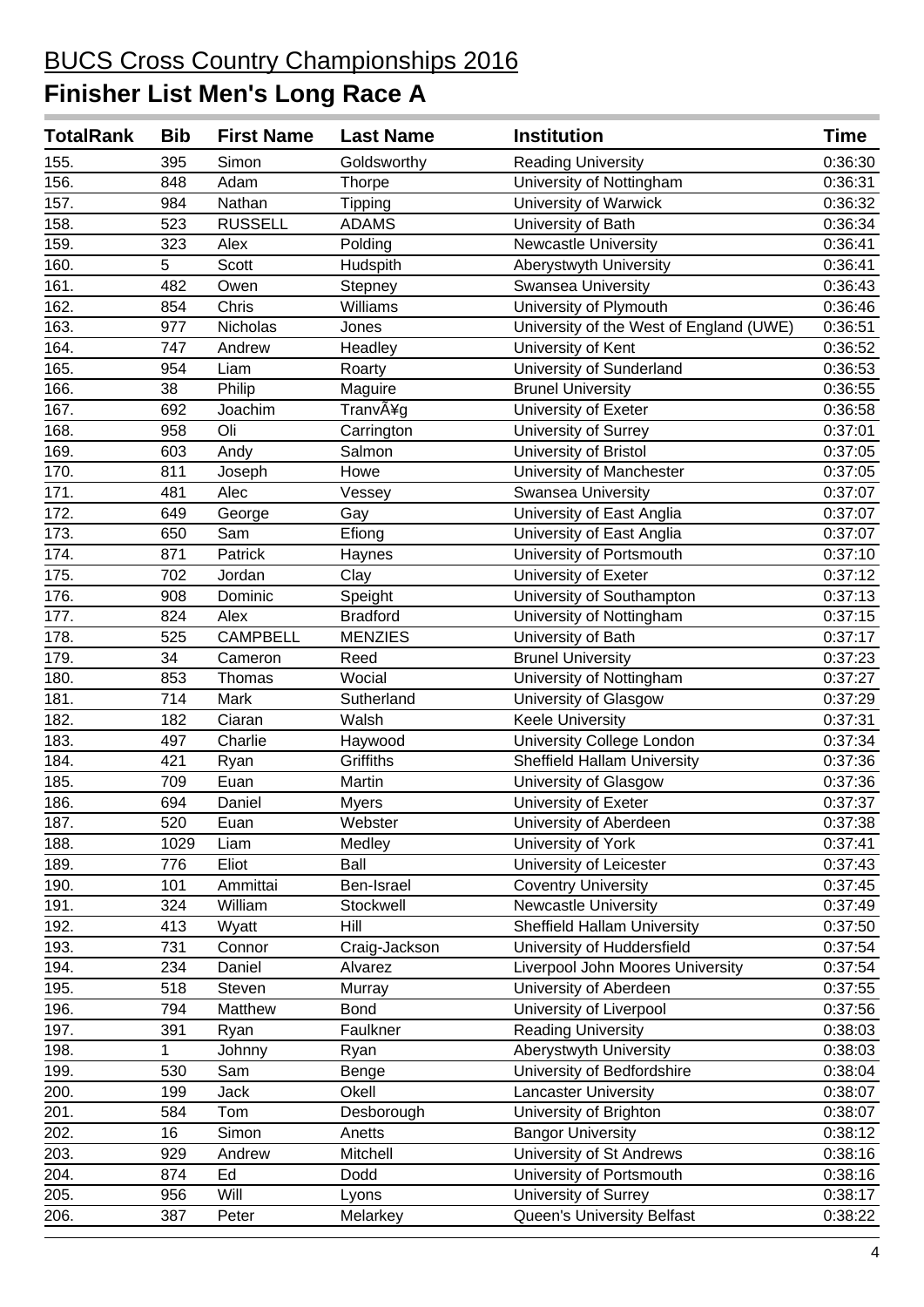| <b>TotalRank</b>   | <b>Bib</b> | <b>First Name</b> | <b>Last Name</b> | <b>Institution</b>                      | Time    |
|--------------------|------------|-------------------|------------------|-----------------------------------------|---------|
| 207.               | 385        | Will              | <b>Hirst</b>     | Queen Mary University of London         | 0:38:24 |
| 208.               | 915        | Alex              | Rollings         | University of Southampton               | 0:38:29 |
| 209.               | 495        | Grey              | Grierson         | University College London               | 0:38:30 |
| 210.               | 328        | Matt              | Nicholson        | Nottingham Trent University             | 0:38:31 |
| 211.               | 12         | Jacob             | <b>Boyle</b>     | Anglia Ruskin University                | 0:38:32 |
| 212.               | 496        | Rahil             | Sachak-Patwa     | University College London               | 0:38:37 |
| 213.               | 592        | Tom               | Dobra            | University of Bristol                   | 0:38:40 |
| 214.               | 393        | Dominic           | Le Mare          | <b>Reading University</b>               | 0:38:45 |
| 215.               | 974        | Andrew            | Fyfe             | University of the West of England (UWE) | 0:38:51 |
| 216.               | 944        | Kieran            | Pugh             | University of Strathclyde               | 0:38:52 |
| 217.               | 751        | Jacob             | Rainier          | University of Kent                      | 0:38:53 |
| 218.               | 106        | Salva             | Gomar Honrubia   | <b>Coventry University</b>              | 0:38:54 |
| 219.               | 641        | Ben               | Elliott          | University of Derby                     | 0:38:58 |
| 220.               | 231        | Joe               | Spruce           | Liverpool John Moores University        | 0:39:05 |
| 221.               | 951        | Benjamin          | Hindley          | University of Strathclyde               | 0:39:07 |
| 222.               | 784        | Chris             | Parkes Bowen     | University of Leicester                 | 0:39:09 |
| 223.               | 643        | Jordan            | Boam             | University of Derby                     | 0:39:10 |
| 224.               | 6          | Gruffudd          | Jenkins          | Aberystwyth University                  | 0:39:16 |
| $\overline{225}$ . | 317        | Cameron           | Cutts            | <b>Newcastle University</b>             | 0:39:21 |
| 226.               | 1031       | Toby              | Fletcher         | University of York                      | 0:39:22 |
| 227.               | 593        | Tom               | Hayward          | University of Bristol                   | 0:39:23 |
| 228.               | 645        | Alfie             | <b>Bentley</b>   | University of East Anglia               | 0:39:23 |
| 229.               | 401        | Wayne             | Parker           | Royal Holloway, University of London    | 0:39:25 |
| 230.               | 242        | Pierre-Louis      | Lostis           | London School of Economics              | 0:39:26 |
| 231.               | 961        | <b>Brad</b>       | Haycock          | University of Surrey                    | 0:39:28 |
| 232.               | 201        | Andrew            | Crickmore        | <b>Lancaster University</b>             | 0:39:29 |
| 233.               | 236        | George            | Bettsworth       | London School of Economics              | 0:39:29 |
| 234.               | 798        | Harry             | Short            | University of Liverpool                 | 0:39:30 |
| 235.               | 779        | Daniel            | Mladanovic       | University of Leicester                 | 0:39:31 |
| 236.               | 498        | Andres            | Chau             | University College London               | 0:39:33 |
| 237.               | 953        | Callum            | Fraser           | University of Strathclyde               | 0:39:33 |
| 238.               | 329        | Adam              | McKenna          | Nottingham Trent University             | 0:39:34 |
| 239.               | 4          | Tim               | <b>Brook</b>     | Aberystwyth University                  | 0:39:34 |
| 240.               | 13         | Jamie             | <b>Abbiss</b>    | <b>Aston University</b>                 | 0:39:36 |
| 241.               | 527        | <b>JAMES</b>      | <b>TIDD</b>      | University of Bath                      | 0:39:36 |
| 242.               | 20         | Sam               | Haggar           | <b>Bangor University</b>                | 0:39:39 |
| 243.               | 308        | Owen              | <b>Bishop</b>    | Manchester Metropolitan University      | 0:39:39 |
| 244.               | 735        | Christopher       | Wilkinson        | University of Hull                      | 0:39:42 |
| 245.               | 198        | Tom               | Greaves          | Lancaster University                    | 0:39:55 |
| 246.               | 330        | Martin            | Lycko            | Nottingham Trent University             | 0:39:56 |
| 247.               | 857        | Luca              | Chiossone        | University of Portsmouth                | 0:39:58 |
| 248.               | 195        | Kierian           | Gilfedder        | Kingston University                     | 0:40:01 |
| 249.               | 400        | Alan              | Eyles            | Royal Holloway, University of London    | 0:40:02 |
| 250.               | 529        | <b>BRIAN</b>      | <b>GLYNN</b>     | University of Bath                      | 0:40:03 |
| 251.               | 796        | Matthew           | Wigelsworth      | University of Liverpool                 | 0:40:06 |
| 252.               | 855        | Alex              | Hurrell          | University of Portsmouth                | 0:40:08 |
| 253.               | 484        | Sam               | Crossley         | <b>Swansea University</b>               | 0:40:08 |
| 254.               | 232        | Thomas            | Potter           | Liverpool John Moores University        | 0:40:09 |
| 255.               | 187        | Luke              | Jones            | King's College London                   | 0:40:10 |
| 256.               | 402        | Tim               | Walpot           | Royal Holloway, University of London    | 0:40:13 |
| 257.               | 921        | Robert            | Leach            | University of St Andrews                | 0:40:13 |
| 258.               | 947        | Andrew            | Mortimer         | University of Strathclyde               | 0:40:13 |
|                    |            |                   |                  |                                         |         |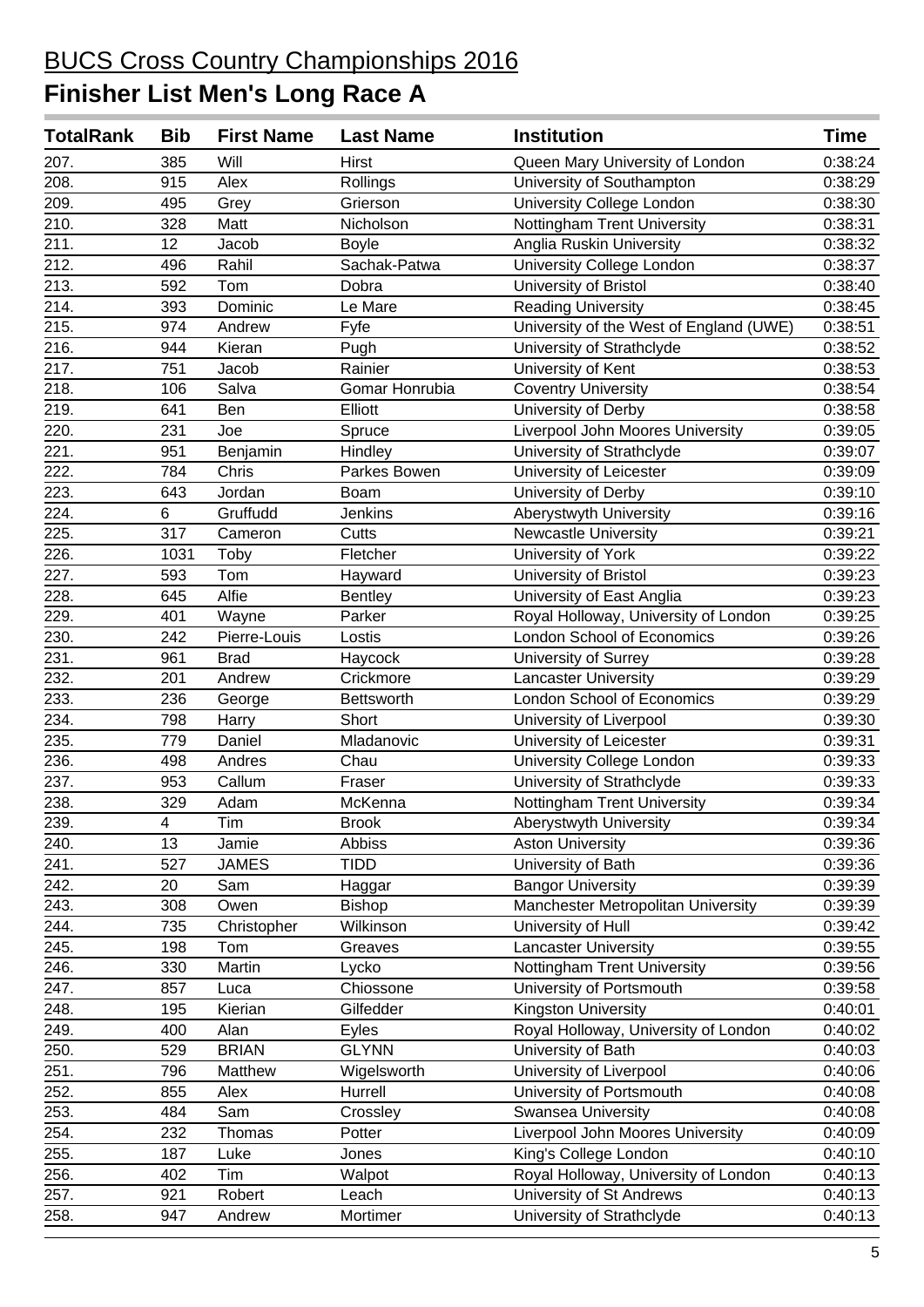| <b>TotalRank</b>  | <b>Bib</b>     | <b>First Name</b> | <b>Last Name</b>    | <b>Institution</b>                         | <b>Time</b> |
|-------------------|----------------|-------------------|---------------------|--------------------------------------------|-------------|
| 259.              | 114            | Jacob             | Kench               | <b>Coventry University</b>                 | 0:40:13     |
| 260.              | 969            | sam               | Longville           | <b>University of Sussex</b>                | 0:40:13     |
| 261.              | 43             | Josh              | Edwards             | <b>Canterbury Christ Church University</b> | 0:40:16     |
| 262.              | 112            | Lewis             | Avery               | <b>Coventry University</b>                 | 0:40:17     |
| 263.              | 405            | Ahmed             | Abdi                | School of Oriental and African Studies     | 0:40:22     |
| 264.              | 200            | Ben               | Francis             | <b>Lancaster University</b>                | 0:40:25     |
| 265.              | 204            | Steven            | Pugh                | <b>Lancaster University</b>                | 0:40:31     |
| 266.              | 241            | Jeffrey           | Molgano             | <b>London School of Economics</b>          | 0:40:37     |
| 267.              | 186            | Jonathan          | <b>Burton</b>       | King's College London                      | 0:40:38     |
| 268.              | 331            | Ryan              | Knight              | Nottingham Trent University                | 0:40:39     |
| 269.              | 18             | Oliver            | Eady                | <b>Bangor University</b>                   | 0:40:44     |
| 270.              | 180            | Ben               | Ratcliffe           | <b>Keele University</b>                    | 0:40:46     |
| 271.              | 311            | Greg              | Pearson             | Manchester Metropolitan University         | 0:40:50     |
| 272.              | 923            | Stephen           | McDougall           | University of St Andrews                   | 0:40:52     |
| 273.              | 230            | Johnathan         | <b>Brown</b>        | Liverpool John Moores University           | 0:40:54     |
| 274.              | 967            | Timothy           | Dowling             | <b>University of Sussex</b>                | 0:40:58     |
| 275.              | 433            | Kane              | Lee                 | Southampton Solent University              | 0:41:01     |
| 276.              | 394            | Matt              | Austin              | <b>Reading University</b>                  | 0:41:02     |
| 277.              | 799            | Ollie             | Spencer             | University of Liverpool                    | 0:41:05     |
| 278.              | 237            | Antonin           | <b>Boissin</b>      | London School of Economics                 | 0:41:07     |
| 279.              | 978            | Will              | Robinson            | University of the West of England (UWE)    | 0:41:07     |
| 280.              | 785            | Michael           | Walker              | University of Leicester                    | 0:41:12     |
| 281.              | 10             | lan               | <b>Stevens</b>      | Aberystwyth University                     | 0:41:15     |
| 282.              | 742            | Matt              | Ashby               | University of Kent                         | 0:41:18     |
| 283.              | 782            | James             | Campbell            | University of Leicester                    | 0:41:18     |
| 284.              | 820            | Thomas            | <b>Barker</b>       | University of Northampton                  | 0:41:20     |
| 285.              | 959            | Matthew           | Robinson            | University of Surrey                       | 0:41:22     |
| 286.              | 532            | Tom               | Dallamore           | University of Bedfordshire                 | 0:41:22     |
| 287.              | 793            | Joseph            | Morris              | University of Liverpool                    | 0:41:23     |
| 288.              | 229            | Chris             | Raybould            | Liverpool John Moores University           | 0:41:28     |
| 289.              | 397            | Nathan            | Davies              | <b>Reading University</b>                  | 0:41:50     |
| 290.              | 188            | Joseph            | Shaw                | King's College London                      | 0:41:52     |
| 291.              | 493            | Jack              | Gladman             | <b>UCFB</b>                                | 0:41:54     |
| 292.              | 919            | Daniel            | Lynch               | University of St Andrews                   | 0:41:55     |
| 293.              | 316            | Tom               | Cox                 | <b>Newcastle University</b>                | 0:42:01     |
| 294.              | 190            | Endre             | Arntzen             | King's College London                      | 0:42:01     |
| 295.              | 943            | Toby              | Corner              | University of Strathclyde                  | 0:42:12     |
| 296.              | 869            | Ryan              | Whatling            | University of Portsmouth                   | 0:42:18     |
| 297.              | 35             | Lewis             | Hawkins             | <b>Brunel University</b>                   | 0:42:20     |
| 298.              | 41             | Charles           | Winch               | Canterbury Christ Church University        | 0:42:26     |
| 299.              | 639            | Benjamin          | Read                | University of Central Lancashire           | 0:42:34     |
| $\frac{1}{300}$ . | 486            | Tristan           | Hearsey             | Swansea University                         | 0:42:42     |
| 301.              | 398            | Richard           | Shirley             | <b>Royal Agricultural University</b>       | 0:42:44     |
| 302.              | 646            | Chihaya           | Hirai               | University of East Anglia                  | 0:42:47     |
| 303.              | 138            | David             | Wika Von Czarnowski | <b>Glyndwr University</b>                  | 0:42:58     |
| 304.              | 243            | Lauri             | Ojala               | London School of Economics                 | 0:43:15     |
| 305.              | 723            | Matt              | Rowe                | University of Gloucestershire              | 0:43:27     |
| 306.              | 1032           | Max               | Thomson             | University of York                         | 0:43:39     |
| 307.              | 920            | Charlie           | Hillman             | University of St Andrews                   | 0:43:50     |
| 308.              | $\overline{2}$ | Sam               | Lesley              | Aberystwyth University                     | 0:43:57     |
| 309.              | 17             | Matt              | Mason               | <b>Bangor University</b>                   | 0:44:00     |
| 310.              | 740            | Austen            | Thygesen            | University of Kent                         | 0:44:03     |